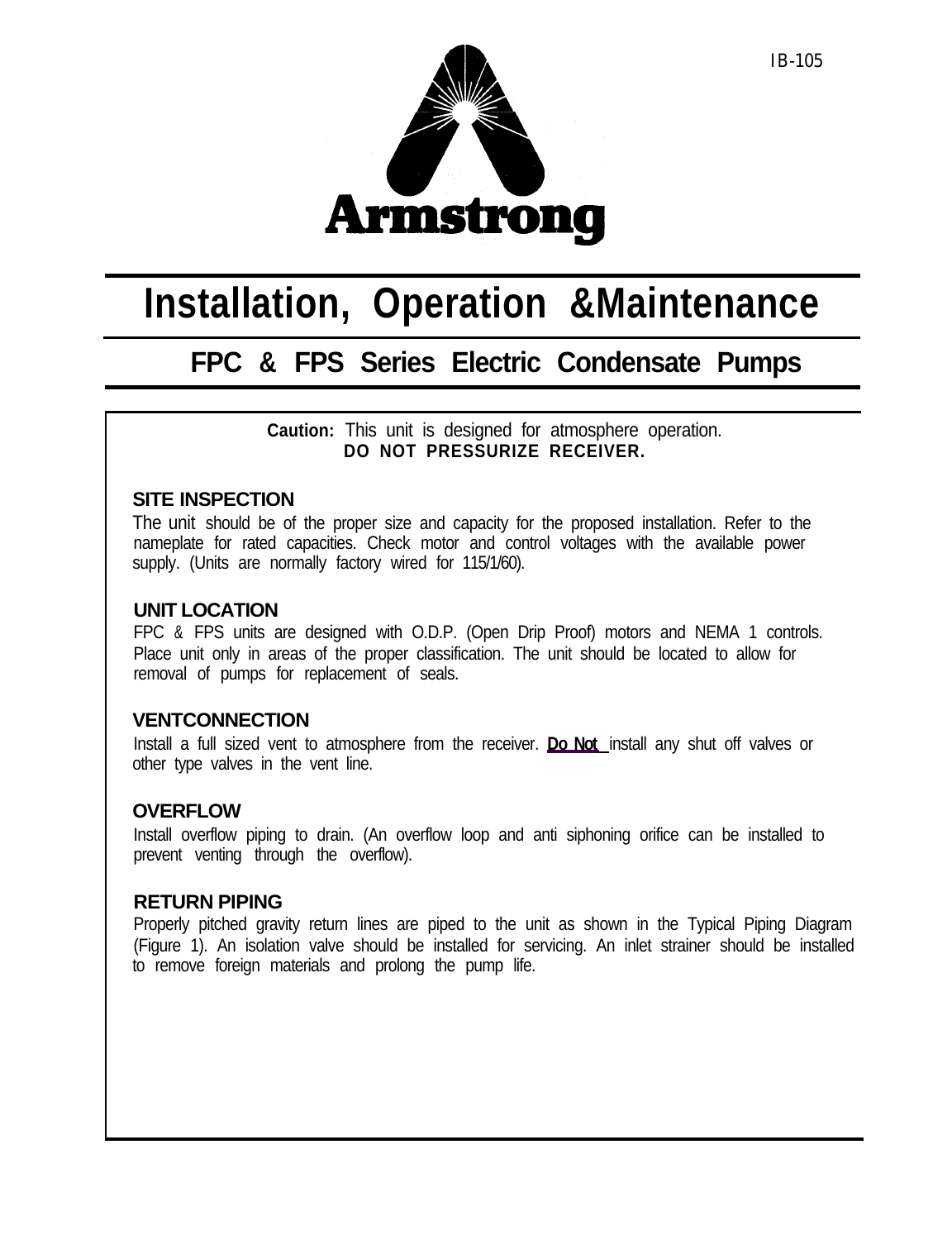

**FPC & FPS Series Electric Condensate Pumps**

### **DISCHARGE PIPING**

The correct discharge piping for the FPC & FPS Series pumps is critical for proper operation. Install a union immediately at the pump discharge. A non-slam type check valve should be installed after the union, close to the pump to prevent back flow into the unit. An isolation valve (gate valve) and a pressure gauge (gauge not shown below) need to be installed. A throttling valve (globe valve, ball valve or steam cock) is installed in the discharge pipe to set the pump discharge at the designed conditions. See Figure 1.



#### **ELECTRICAL WIRING**

FPC & FPS units are **single phase only.** Check supply current to make sure it matches motor name plate rating. (Units are usually wired for 115/1/60). Wire in accordance with the National Electric Code and all local electrical codes. See Typical wiring diagrams (Figures 2 and 3).



**Single Phase Motor Control**



**Figure 2 Float Switch Figure 3 Mechanical Alternator**

# **PLACING THE PUMPS IN SERVICE**

**Flush unit to drain to remove any debris from the receiver. Reinstall drain plug.**

A . Remove shipping bracket from each float switch or mechanical alternator as per manufacturer's instructions. (See instruction tag attached to switch).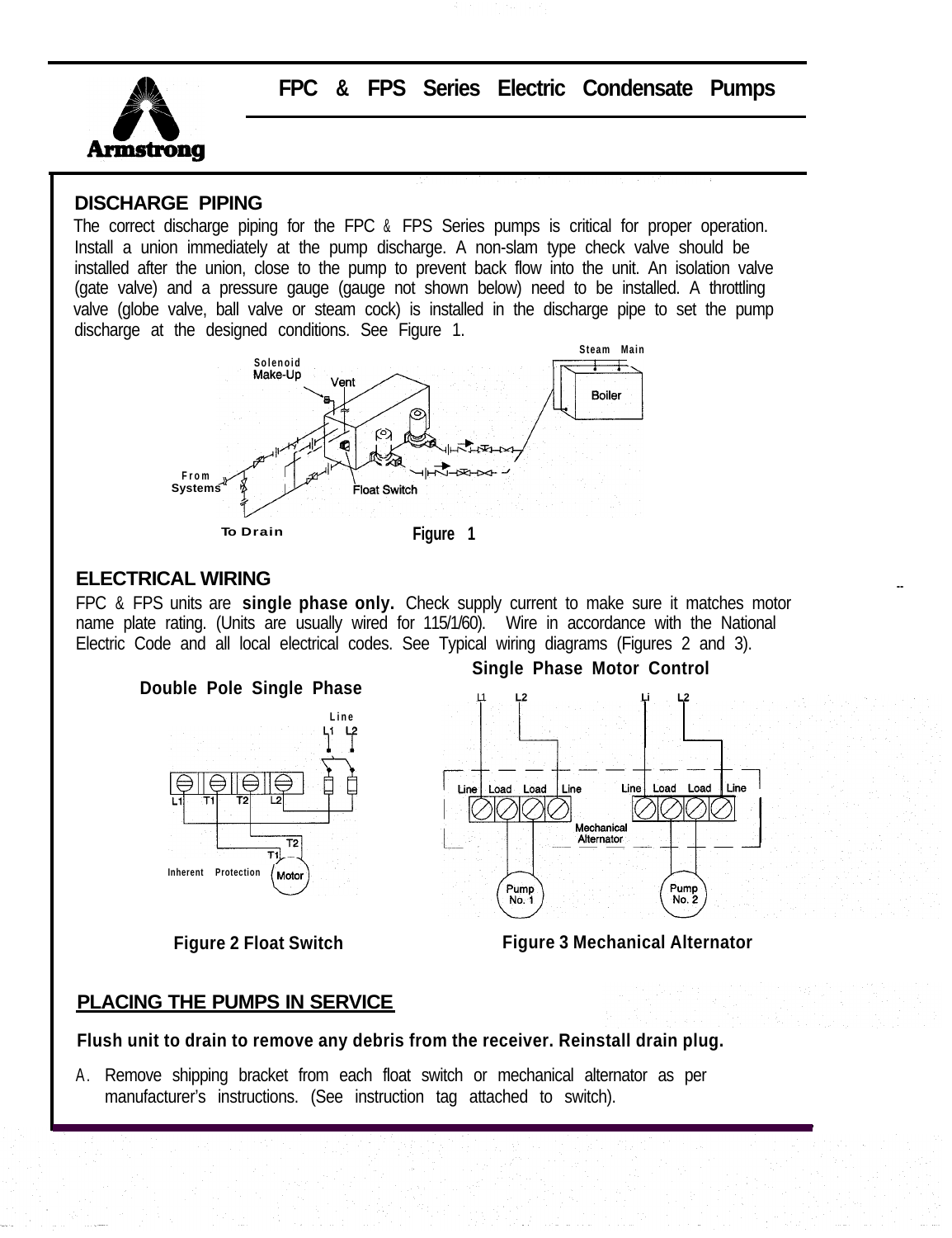

**FPC & FPS Series Electric Condensate Pumps Mechanical Seal Replacement Instructions for FPC & FPS Series Pumps**

- B . Prime the unit by filling the receiver approximately one-half (1/2) full of water. **(Do Not Run <u>umps Dry)</u> Mechanical seals will be damaged by running pumps <b>dry. <u>(Do Not Pressurize</u>** Prime the unit by filling the receiver approximately one-half (1/2) full of water. (Do Not R<br> **Pumps Dry)** Mechanical seals will be damaged by running pumps **dry. (Do Not Press**<br> **Receiver)**. Receiver has been hydrostatica atmospheric operation only. **Do Not Restrict Vent.**
- C. Adjust the throttling valve (closed) installed in pump discharge to bring pump discharge pressure to design conditions, When proper conditions have been met, tighten valve and remove handle.
- D. The float switch has been factory set for maximum capacity of the receiver. Should an alternate setting be required, refer to the float switch manufacturer's instructions.
- E . **Lubrication:** The pump is close coupled centrifugal unit. The pump has no internal bearings. The motor should be lubricated as recommended by the motor manufacturer.

**Make sure total system ( i.e. pipe, radiators, receivers, etc.) is free from debris by blowing down to drain before start-up. Make sure all debris has been removed from the inlet strainer after start up of system. Should pump sound noisy, it may not be operating at design conditions. Adjust throttling valve to operate at the proper discharge pressure.**

**Note: Seals will be damaged if operated dry.**

# **When it is necessary to replace a mechanical seal refer to the following procedures:**

- A . Close the isolation valves on the return line to the unit and discharge lines.
- B. Disconnect power to motor, disconnect power wiring and conduit from motor.
- C . Loosen the bolts clamping the pump head between the pump case and motor. (With the suction flange bolted to the receiver, the long bolts can just drop to the floor).
- D. Separate the pump head from the case and lift the motor, pump head and the impeller out of the pump case.
- E . Holding the top end of the motor shaft with a screw driver or screw driver socket, turn the impeller counter clockwise by inserting a flat tool between the vanes of the impeller.
- F. Remove the rotating portion of the mechanical seal from the end of the motor shaft.
- G. Remove the pump head.
- H. Remove the ceramic or stationary portion of the mechanical seal and cup rubber from the pump head.